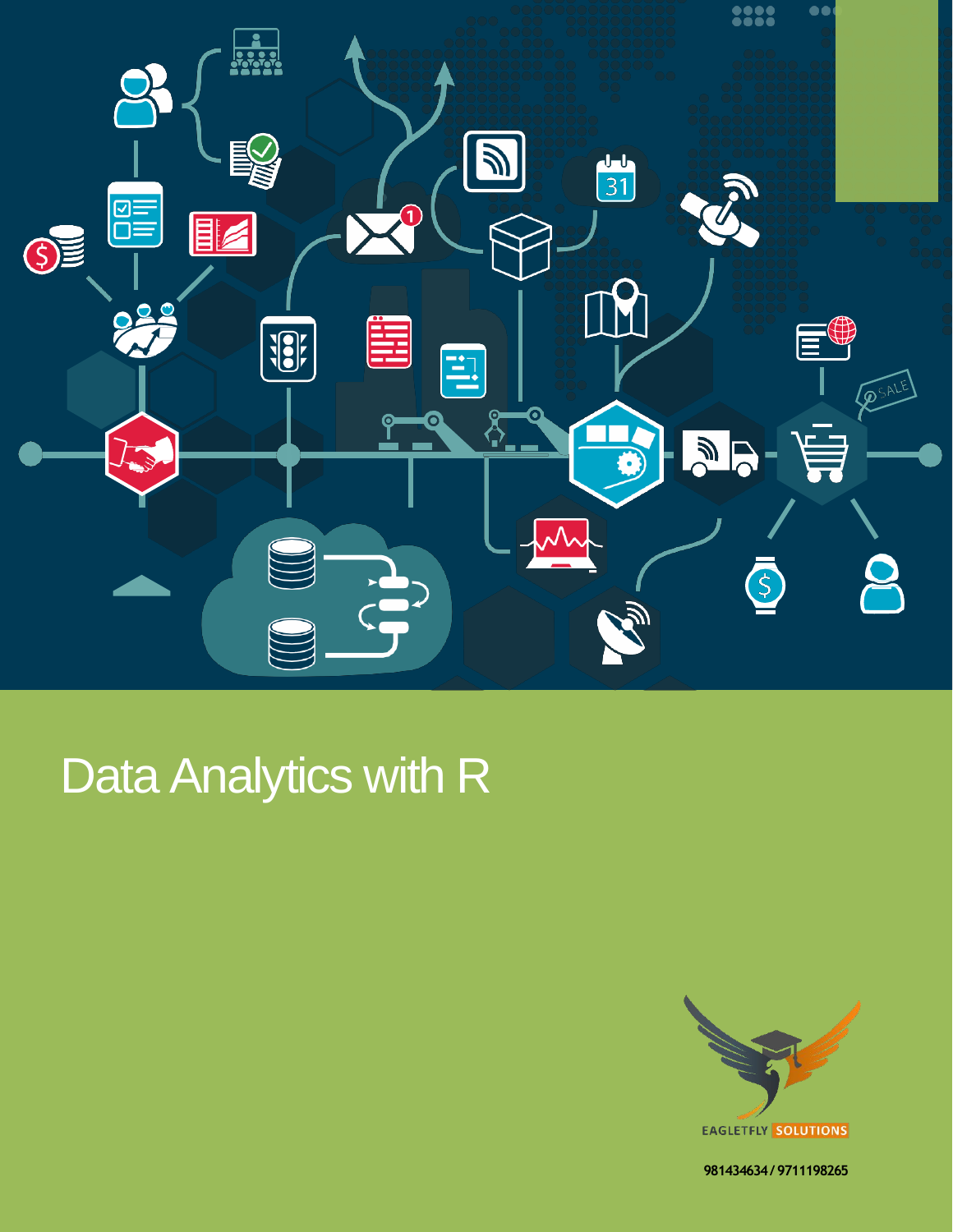What is "R"? R is both a programming language and a free software for analytics and graphics. It runs on pretty much any operating system, and is widely used among statisticians and data miners for data analysis and presentations.

R is a powerful language used widely for data analysis and statistical computing. ... Inclusion of powerful packages in R has made it more and more powerful with time. Packages such as dplyr, tidyr, readr, data.table, SparkR, ggplot2 have made data manipulation, visualization and computation much faster

R is free for everyone to use because it is an open source programming language. Programming codes of R can be used across all platforms like Linux, Windows, and Mac. There are no limits with respect to subscription costs or license management, which makes it easily available to data geeks. Also, you can have free access to the R programming libraries. Nevertheless, there are some commercial libraries meant for enterprises dealing with data in terabytes. Hadoop is a good example.

# **R Programming**

# **1. Introduction to R :**

- $\Box$  What is R, What is S
- □ R language for statistical programming
- $\Box$  History of R,
- □ Features of R
- Comparing Tools, Installing R
- □ R interfaces, R Library

# **2. Data types and Data Structures:**

- Data Types, Attributes Entering Input
- **D** Explicit Coercion
- Data Frame, List
- D Factors
- Vectors Objects
- Matrix Dimensions
- Matrix Design
- □ cbind and rbind

# **3. Data Management:**

- Reading Data
- □ Writing data
- $\Box$  Reading data files with tables
- □ Files connection
- $\Box$  Reading lines of Text files

# **4. Data Manipulation:**

- Data sorting
- Find and remove duplicates record
- D Cleaning data
- □ Recoding data
- Merging data
- □ Slicing of Data
- □ Merging Data
- Aggregating Data

# **5. Control Flow structures:**

- $\Box$  If, if-else
- $\Box$  for, while
- nested loops
- $\Box$  repeat and break
- $\Box$  next, return
- Apply family(Apply, Lapply, Sapply, Tapply,  $\Box$ Mapply)

# **6. Functions:**

- $\Box$  Build in functions
- □ User Defined functions
- Argument and parameters in a function

# **7. TidyR (Data Cleaning):**

- □ Clean datasets according to standards
- Date and Times
- □ Pattern Matching
- Regular Expression

# **8. Plotting using R:**

- $\square$  Basic plotting and Advance plotting (ggplot2)
- Graphical Parameters
- Combining Plot
- D Density Plot, Histogram
- □ Dot Pot, Bar Plots, Line charts, Pie charts
- □ Box plot, Scatter Plot
- □ Saving plots

# 9**. Project based on R:**

Twitter Sentiment analysis

# **Eagetfly Solutions**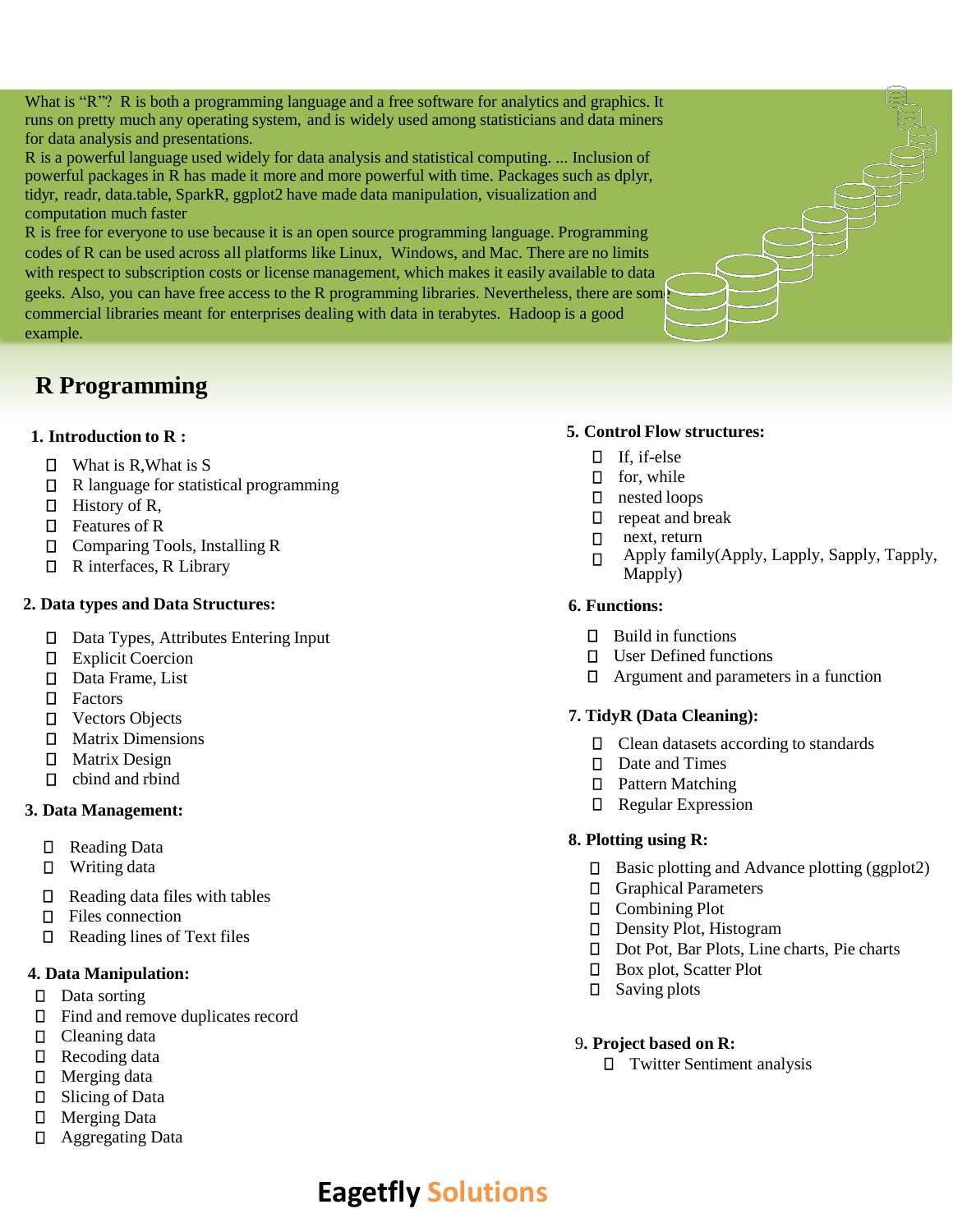# **Data Science & Analytics**

#### **1. What is Machine Learning?**

- Supervised Learning
- Unsupervised Learning
- $\Box$  Introduction to Predictive modelling
- Introduction to Different Phase of Machine Learning
- $\square$  Types of Analytics
- Descriptive Analysis
- □ Predictive Analysis
- **D** Prescriptive Analysis

#### **2. Data Exploration for modeling:**

- $\Box$  Identifying any problems with the data
- $\Box$  Identify missing data
- Identify outlier data
- $\square$  Univariate analysis
- $\square$  Bivariate analysis

#### **3. Measure of Dispersion:**

- Standard Deviation
- Range
- $\Box$  Interquartile range

#### **4. Measure of central tendency**:

- D Mean
- D Median
- $\Pi$  Mode

#### **5. Introduction to Probability:**

- Concept of Probability
- **D** Probability mass function
- Random Variables-Discrete and Continuous
- Binomial Distribution
- D Poisson Distribution
- Normal Distribution
- Kurtosis
- Shapes (Skewness)
- Central limit theorem

#### **6. Introduction to Parametric and Non Parametric tests:**

- $\Box$  Z test
- $\Box$  T test
- □ Chi square Test

#### **7. Linear Regression: Solving regression problems:**

- Introduction/Applications
- Assumptions of linear Regression
- Building Linear Regression Model
- □ Understanding standard metrics (Variable signification, Rsquare/adjusted R-square)
- Assess the overall effectiveness of the model Validation of models (Rerunning Vs. Scoring )

#### **8. Logistic Regression: Solving classification problems:**

Linear Regression vs. Logistic Regression vs. Generalized Linear

- □ Regression
- Assumptions of Logistic Regression
- Binary Logistic Model
- $\Box$  Multinomial Logistic Regression

Checking and improving accuracy using ROC curve, Precision,

Recall, Confusion Matrix.

#### **9.KNN:**

- □ What is KNN & Applications?
- $\Box$  KNN for missing treatment
- $\Box$  KNN for solving regression problems
- $\Box$  KNN for solving classification problems
- Validating KNN model
- $\Box$  Model fine tuning with hyper parameters